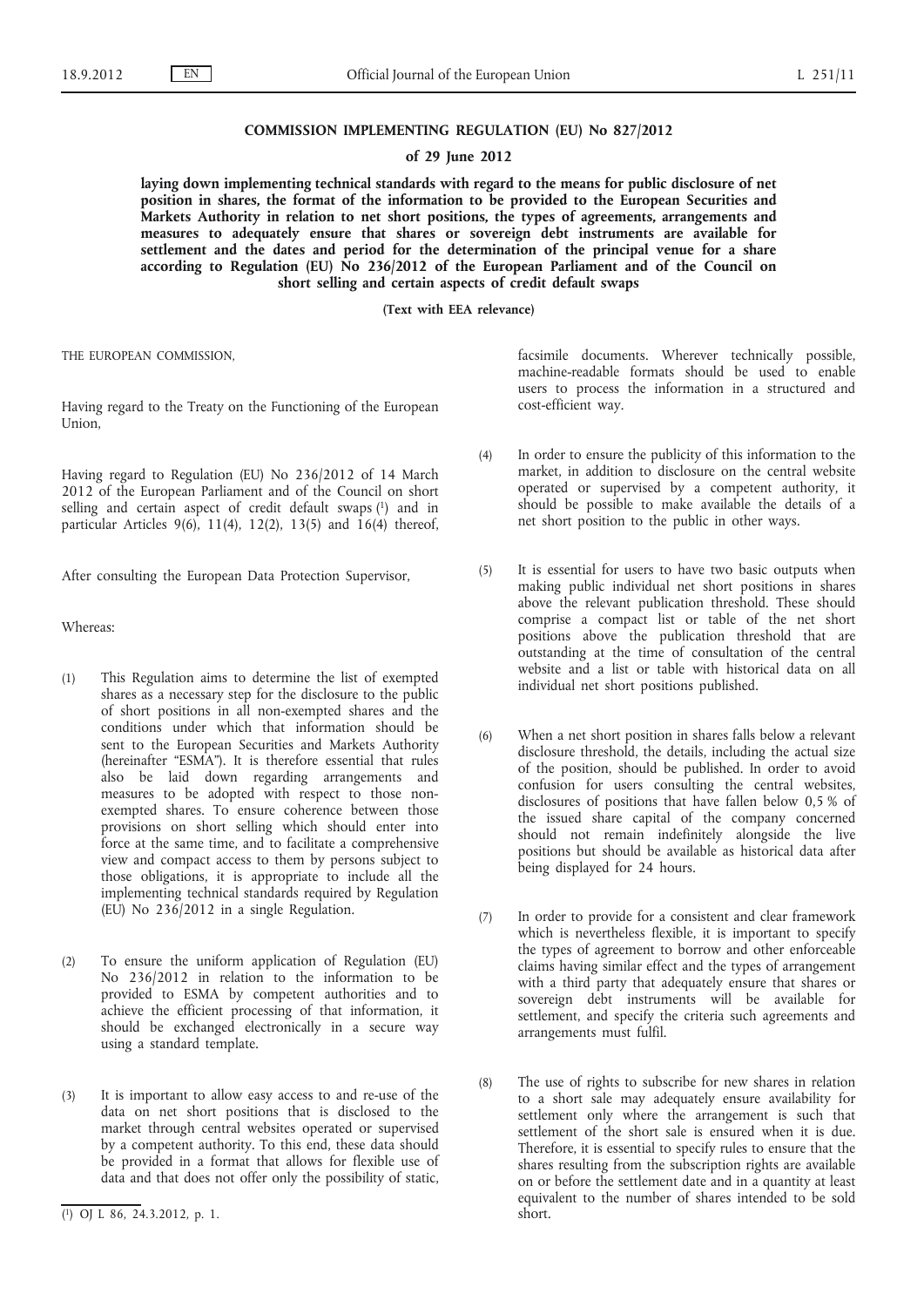- (9) In defining time limited confirmation arrangements, it is important to specify the timeframe for covering a short sale through purchases in a way compatible with different settlement cycles in different jurisdictions.
- (10) In order to adequately ensure that instruments are available for settlement where a natural or legal person entering into a short sale has an arrangement with a third party under which that third party has confirmed that the instrument has been located, it is essential that there be confidence that the third party is, when established in a third country, subject to appropriate supervision and that there are appropriate arrangements for exchange of information between supervisors. Such appropriate arrangements could include being a signatory of a memorandum of understanding established by the International Organisation of Securities Commissions (IOSCO).
- (11) To ensure proper implementation of the requirement to determine whether the principal trading venue of a share is located outside the Union, transitional arrangements should be put in place for determining for the first time the list of exempted shares under Article 16 of Regulation (EU) No  $236/2012$ . In addition, although the list of exempted shares is effective for a two year period, it is necessary to provide some flexibility as there are cases where a review of that list might be necessary during the two-year period.
- (12) In order to ensure consistency, the date of application of this Regulation should be the same as that of Regulation (EU) No 236/2012. However, in order to allow sufficient time for natural and legal persons to process the list of shares exempted pursuant to Regulation (EU) No 236/2012, the preparation of that list and its subsequent publication on the ESMA website should take place sufficiently in advance before the application date of Regulation (EU) No 236/2012. Therefore, the provisions concerning the date and period for principal trading venue calculations, the date of notification to ESMA of shares with a principal trading venue outside the Union and the effectiveness of the list of exempted shares should apply from the date of entry into force of this Regulation.
- (13) Since Regulation (EU) No 236/2012 recognised that binding technical standards should be adopted before that Regulation can be usefully applied, and as it is essential to specify before 1 November 2012 the required non-essential elements to facilitate compliance by market participants with that Regulation and enforcement by competent authorities, it is necessary that this Regulation enter into force on the day following its publication.
- (14) This Regulation is based on the draft implementing technical standards submitted by ESMA to the Commission.

(15) ESMA has conducted open public consultations on the draft implementing technical standards on which this Regulation is based, analysed the potential related costs and benefits and requested the opinion of the Securities Markets Stakeholder Group established in accordance with Article 37 of Regulation (EU) No 1095/2010 of the European Parliament and of the Council of 24 November 2010 establishing a European Supervisory Authority (European Securities and Markets Authority)  $(1)$ ,

HAS ADOPTED THIS REGULATION:

#### CHAPTER I

#### **GENERAL PROVISIONS**

### *Article 1*

#### **Subject Matter**

This Regulation lays down implementing technical standards specifying the following:

- (a) the means by which information on net short positions may be disclosed to the public by natural or legal persons as well as the format of information to be provided to the European Securities and Markets Authority (hereinafter "ESMA") by competent authorities pursuant to Article 9(6) and Article  $11(4)$  of Regulation (EU) No 236/2012;
- (b) the types of agreements, arrangements and measures that adequately ensure that the shares are available for settlement and the types of agreements or arrangements that adequately ensure that the sovereign debt is available for settlement pursuant to Article 12(2) and 13(5) of Regulation (EU) No 236/2012;
- (c) the date and period for principal trading venue calculations, notification to ESMA and the effectiveness of the relevant list pursuant to 16(4) of Regulation (EU) No 236/2012.

### CHAPTER II

#### **MEANS FOR PUBLIC DISCLOSURE OF SIGNIFICANT NET SHORT POSITIONS IN SHARES**

### **[ARTICLE 9 OF REGULATION (EU) No 236/2012]**

### *Article 2*

## **Means by which information may be disclosed to the public**

Information on net short positions in shares shall be disclosed to the public by posting it on a central website operated or supervised by the relevant competent authority pursuant to Article 9(4) of Regulation (EU) No 236/2012. The information shall be disclosed to the public through means which:

<sup>(</sup> 1) OJ L 331, 15.12.2010, p. 84.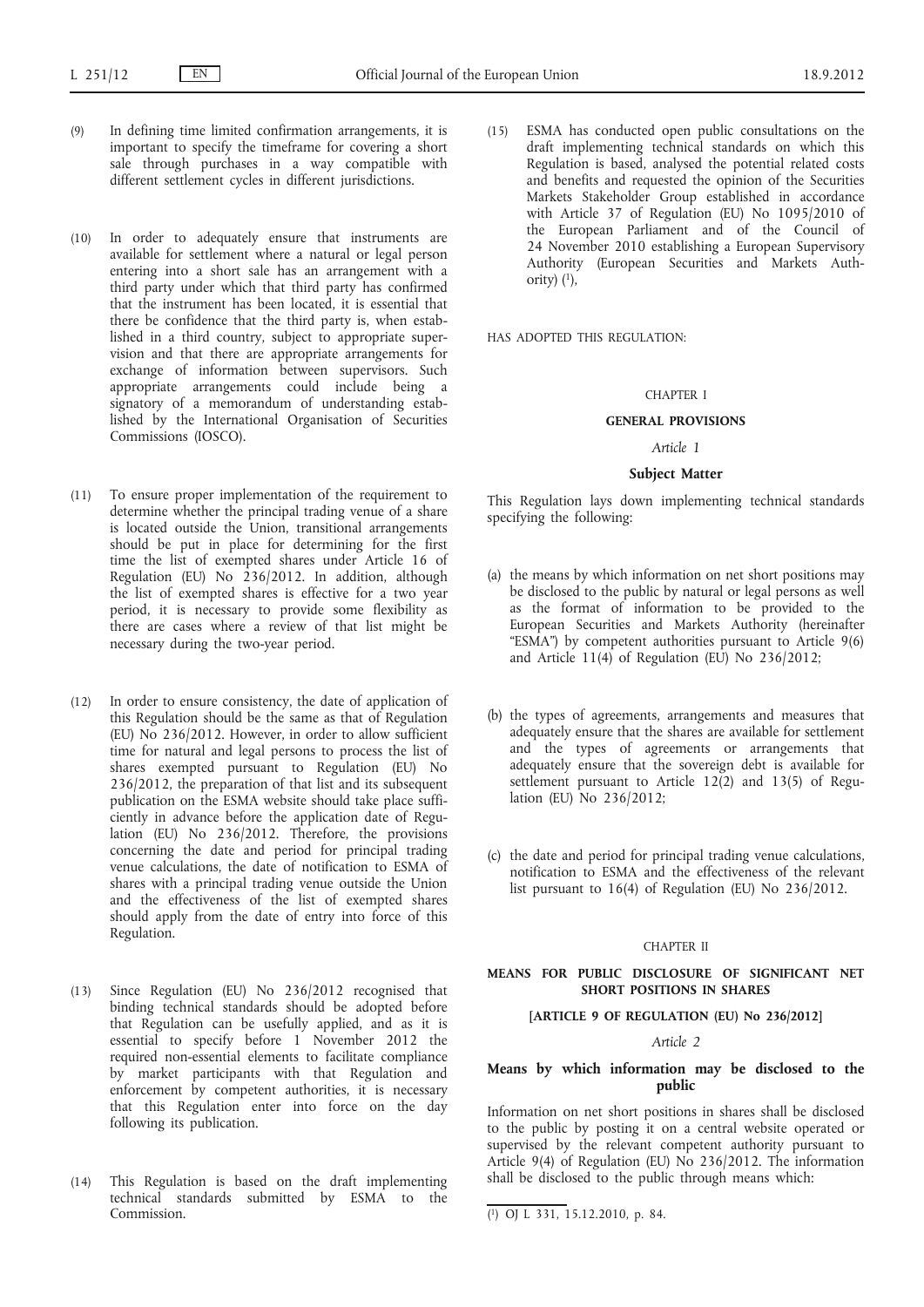- (a) publish it in the format specified in Annex I in such a way as to allow the public consulting the website to access one or more tables offering all the relevant information on positions per share issuer;
- (b) allow users to identify and filter on whether the net short positions in a share issuer at the time of accessing the website has reached or exceeded the relevant publication threshold;
- (c) provide for historical data on the published net short positions in a share issuer;
- (d) include, whenever technically possible, downloadable files with the published and historical net short positions in a machine-readable format, meaning that the files are sufficiently structured for software applications to identify reliably individual statements of fact and their internal structure;
- (e) show for one day, together with the information specified in point (b), the net short positions that are published because they have fallen below the publication threshold of 0,5 % of the issued share capital, before removing and transferring the information to a historical data section.

#### CHAPTER III

### **FORMAT OF THE INFORMATION TO BE PROVIDED TO ESMA BY COMPETENT AUTHORITIES IN RELATION TO NET SHORT POSITIONS**

### **[ARTICLE 11 OF REGULATION (EU) No 236/2012]**

#### *Article 3*

#### **Format of the periodic information**

1. The information to be provided on a quarterly basis to ESMA on net short positions in shares, sovereign debt and credit default swaps pursuant to Article 11(1) of Regulation (EU) No 236/2012 shall be provided by relevant competent authorities in the format specified in Annex II to this Regulation.

2. The information referred to in paragraph 1 shall be sent to ESMA electronically through a system established by ESMA that ensures that the completeness, integrity and confidentiality of the information are maintained during its transmission.

# *Article 4*

### **Format of the information to be provided upon request**

1. A relevant competent authority shall provide the information on net short positions in shares and sovereign debt or on uncovered positions relating to sovereign credit default swaps pursuant to Article 11(2) of Regulation (EU) No 236/2012 in the format specified by ESMA in its request.

2. Where information requested relates to information contained in the notification received by the competent authority pursuant to Articles 5, 7 and 8 of Regulation (EU) No 236/2012, that information shall be provided in accordance with the requirements established in Article 2 of Commission Delegated Regulation (EU) No 826/2012 (1).

3. Information requested shall be sent by the competent authority in electronic format, using a system established by ESMA for exchanging information that ensures that the completeness, integrity and confidentiality of the information are maintained during its transmission.

#### CHAPTER IV

### **AGREEMENTS, ARRANGEMENTS AND MEASURES TO ADEQUATELY ENSURE AVAILABILITY FOR SETTLEMENT**

## **[ARTICLES 12 AND 13 OF REGULATION (EU) No 236/2012]**

#### *Article 5*

### **Agreements to borrow and other enforceable claims having similar effect**

1. An agreement to borrow or other enforceable claim referred to in Article 12(1)(b) and Article 13(1)(b) of Regulation (EU) No 236/2012 shall be made by means of the following types of agreement, contract or claim which are legally binding for the duration of the short sale:

- (a) futures and swaps: futures and swap contracts leading to a physical settlement of the relevant shares or sovereign debt and covering at least the number of shares or amount of sovereign debt proposed to be sold short by the natural or legal person, entered into prior to or at the same time as the short sale and specifying a delivery or expiration date that ensures settlement of the short sale can be effected when due;
- (b) options: options contracts leading to a physical settlement of the relevant shares or sovereign debt and covering at least the number of shares or amount of sovereign debt proposed to be sold short by the natural or legal person, entered into prior to or at the same time as the short sale and specifying an expiration date that ensures settlement of the short sale can be effected when due;
- (c) repurchase agreements: repurchase agreements covering at least the number of shares or amount of sovereign debt proposed to be sold short by the natural or legal person, entered into prior to or at the same time as the short sale and specifying a repurchase date that ensures settlement of the short sale can be effected when due;
- (d) standing agreements or rolling facilities: an agreement or facility which is entered into prior to or at the same time as the short sale, of a predefined amount of specifically identified shares or sovereign debt, which for the duration

<sup>(</sup> 1) See page 1 of this Official Journal.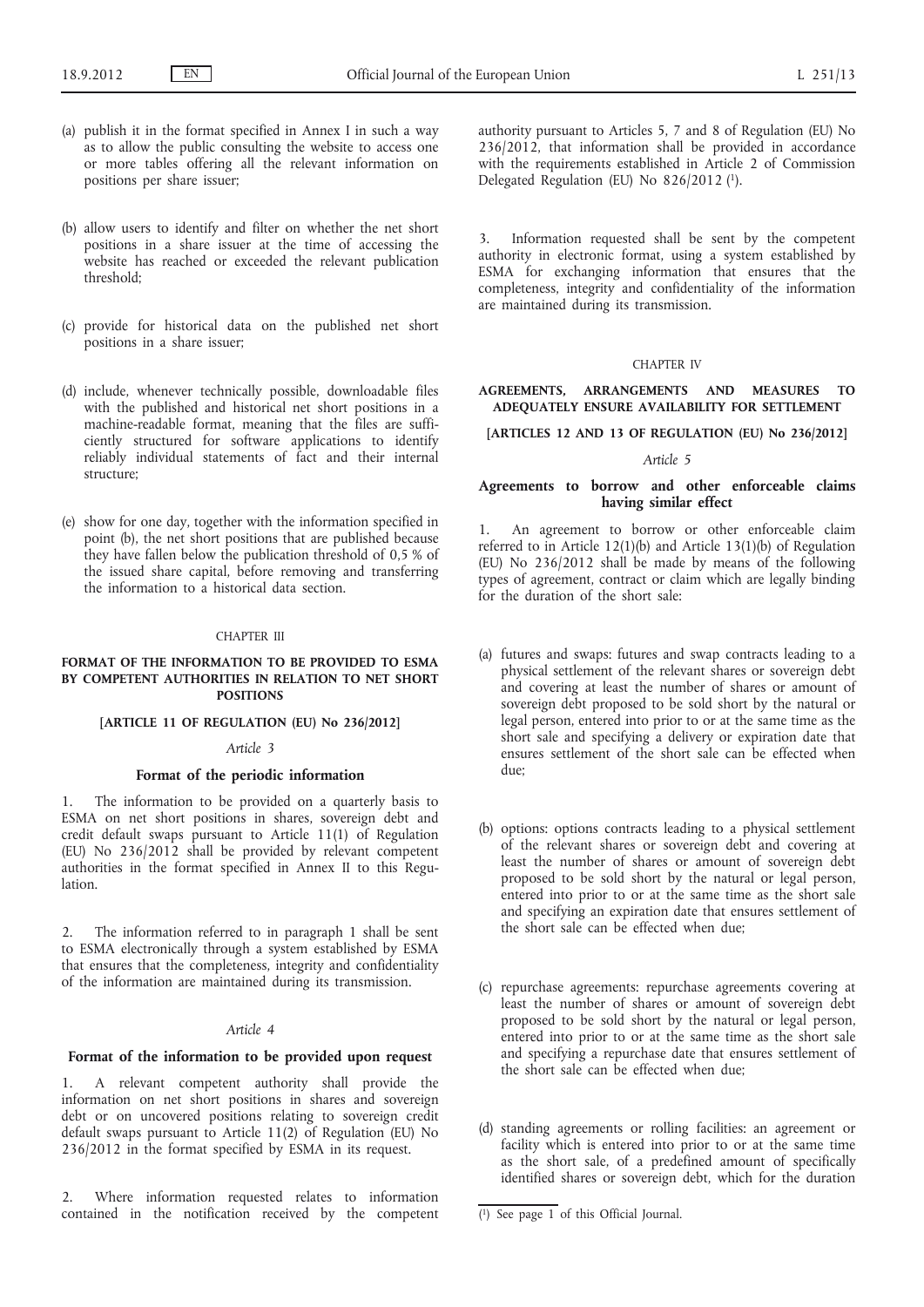of the short sale, covers at least the number of shares or amount of sovereign debt proposed to be sold short by the natural or legal person and specifies a delivery or execution date that ensures settlement of the short sale can be effected when due;

- (e) agreements relating to subscription rights: agreements relating to subscription rights where the natural or legal person is in possession of rights to subscribe for new shares of the same issuer and of the same class and covering at least the number of shares proposed to be sold short provided that the natural or legal person is entitled to receive the shares on or before settlement of the short sale;
- (f) other claims or agreements leading to delivery of the shares or sovereign debt: agreements or claims which cover at least the number of shares or amount of sovereign debt proposed to be sold short by the natural or legal person, entered into prior to or at the same time as the short sale, and specifying a delivery or an execution date that ensures settlement can be effected when due.

The agreement, contract or claim shall be provided in a durable medium by the counterparty to the natural or legal person as evidence of the existence of the agreement to borrow or other enforceable claim.

#### *Article 6*

#### **Arrangements and measures to be taken in relation to short sales of a share admitted to trading on a trading venue**

#### **[Article 12(1)(c) of Regulation (EU) No 236/2012]**

1. Paragraphs 2, 3 and 4 shall determine the arrangements and measures to be taken in relation to short sales of a share admitted to trading on a trading venue pursuant to Article 12(1)(c) of Regulation (EU) No  $236/2012$ .

2. Standard locate arrangements and measures shall mean arrangements, confirmations and measures that include each of the following elements:

- (a) for locate confirmations: a confirmation provided by the third party, prior to the short sale being entered into by a natural or legal person, that it considers that it can make the shares available for settlement in due time taking into account the amount of the possible sale and market conditions and which indicates the period for which the share is located;
- (b) for put on hold confirmations: a confirmation by the third party, provided prior to the short sale being entered into, that it has at least put on hold the requested number of shares for that person.

3. Standard same day locate arrangements and measures shall mean arrangements, confirmations and measures that include each of the following elements:

- (a) for requests for confirmation: a request for confirmation from the natural or legal person to the third party which states that the short sale will be covered by purchases during the day on which the short sale takes place;
- (b) for locate confirmations: a confirmation provided by the third party prior to the short sale being entered into that it considers that it can make the shares available for settlement in due time taking into account the amount of the possible sale and market conditions, and which indicates the period for which the shares are located;
- (c) for easy to borrow or purchase confirmations: a confirmation by the third party, provided prior to the short sale being entered into, that the share is easy to borrow or purchase in the relevant quantity taking into account the market conditions and other information available to that third party on the supply of the shares or, in the absence of this confirmation by the third party, that it has at least put on hold the requested number of shares for the natural or legal person;
- (d) for monitoring: an undertaking by the natural or legal person to monitor the amount of the short sale not covered by purchases;
- (e) for instructions in the event of failure to cover: an undertaking from the natural or legal person that in the event that executed short sales are not covered by purchases in the same day, the natural or legal person will promptly send an instruction to the third party to procure the shares to cover the short sale to ensure settlement in due time.

4. Easy to borrow or purchase arrangements and measures shall mean arrangements, confirmations and measures when the natural or legal person enters into a short sale of shares that meet the liquidity requirements established in Article 22 of Commission Regulation (EC) No 1287/2006 (1), or other shares that are included in the main national equity index as identified by the relevant competent authority of each Member State and are the underlying financial instrument for a derivative contract admitted to trading on a trading venue, that include the following elements:

- (a) for locate confirmations: a confirmation provided by the third party prior to the short sale being entered into that it considers that it can make the shares available for settlement in due time taking into account the amount of the possible sale and market conditions and indicating the period for which the share is located;
- (b) for easy to borrow or purchase confirmations: a confirmation by the third party, provided prior to the short sale being entered into, that the share is easy to borrow or purchase in the relevant quantity taking into account the market conditions and other information available to that

<sup>(</sup> 1) OJ L 241, 2.9.2006, p. 1.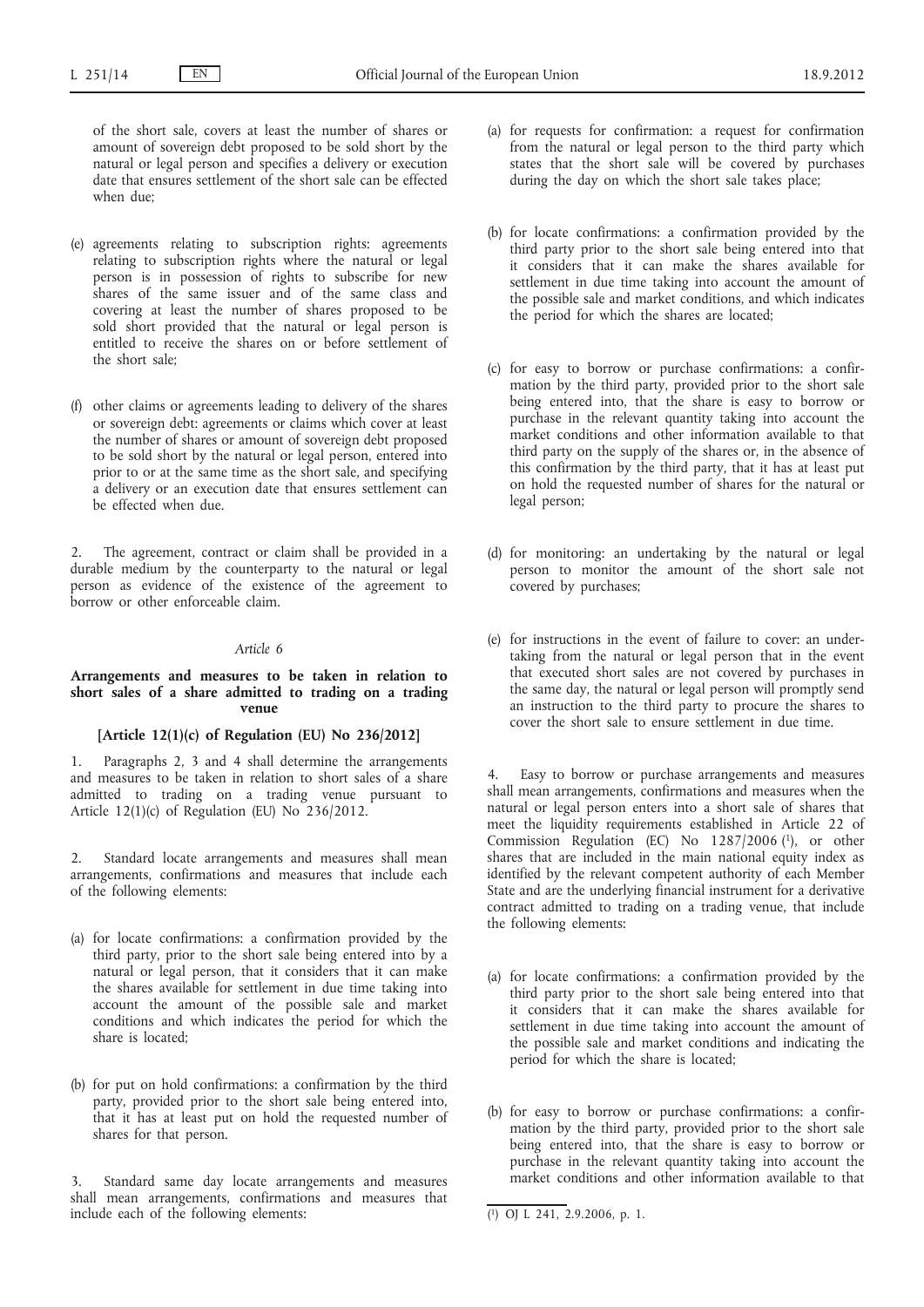third party on the supply of the shares, or in the absence of this confirmation by the third party, that it has at least put on hold the requested number of shares for the natural or legal person; and

(c) for instructions to cover: when executed short sales will not be covered by purchases or borrowing, a undertaking that a prompt instruction will be sent by the natural or legal person instructing the third party to procure the shares to cover the short sale to ensure settlement in due time.

5. The arrangements, confirmations and instructions referred to in paragraphs 2, 3 and 4 shall be provided in a durable medium by the third party to the natural or legal person as evidence of the existence of the arrangements, confirmations and instructions.

### *Article 7*

### **Arrangements with third parties to be taken in relation to sovereign debt**

### **[Article 13(1)(c) of Regulation (EU) No 236/2012]**

1. Paragraphs 2 to 5 shall determine the arrangements with third parties to be taken in relation to sovereign debt pursuant to Article 13(1)(c) of Regulation (EU) No 236/2012.

2. Standard sovereign debt locate arrangement shall mean a confirmation from the third party, prior to the short sale being entered into, that it considers that it can make the sovereign debt available for settlement in due time, in the amount requested by the natural or legal person, taking into account market conditions and indicating the period for which the sovereign debt is located.

3. Time limited confirmation arrangement shall mean an arrangement where the natural or legal person states to the third party that the short sale will be covered by purchases during the same day of the short sale and the third party confirms, prior to the short sale being entered into, that it has a reasonable expectation that the sovereign debt can be purchased in the relevant quantity taking into account the market conditions and other information available to that third party on the supply of the sovereign debt instruments on the day of entering into the short sale.

4. Unconditional repo confirmation shall mean a confirmation where the third party confirms, prior to the short sale being entered into, that it has a reasonable expectation that settlement can be effected when due as a result of its participation in a structural based arrangement, organised or operated by a central bank, a debt management office or a securities settlement system that provides unconditional access to the sovereign debt in question for a size consistent with the size of the short sale.

5. Easy to purchase sovereign debt confirmation shall mean a confirmation by the third party, provided prior to the short sale being entered into, that it has a reasonable expectation that settlement can be effected when due on the basis that the sovereign debt in question is easy to borrow or purchase in the relevant quantity taking into account the market conditions and any other information available to that third party on the supply of the sovereign debt.

6. The arrangements, confirmations and instructions referred to in paragraphs 2 to 5 shall be provided in a durable medium by the third party to the natural or legal person as evidence of the existence of the arrangements, confirmations and instructions.

## *Article 8*

#### **Third parties with whom arrangements are made**

Where an arrangement referred to in Articles 6 and 7 is made with a third party, the third party shall be one of the following types:

- (a) in the case of an investment firm: an investment firm which meets the requirements set out in paragraph 2;
- (b) in the case of a central counterparty: a central counterparty which clears the relevant shares or sovereign debt;
- (c) in the case of a securities settlement system: a securities settlement system as defined under Directive 98/26/EC of the European Parliament and of the Council (1) which settles payments in respect of the relevant shares or sovereign debt;
- (d) in the case of a central bank: a central bank that accepts the relevant shares or sovereign debt as collateral or conducts open market or repo transactions in relation to the relevant shares or sovereign debt;
- (e) in the case of a national debt management entity: the national debt management entity of the relevant sovereign debt issuer;
- (f) any other person who is subject to authorisation or registration requirements in accordance with Union law by a member of the European System of Financial Supervision and meets the requirements set out in paragraph 2;
- (g) a person established in a third country who is authorised or registered, and is subject to supervision by an authority in that third country and who meets the requirements set out in paragraph 2, provided that the third country authority is a party to an appropriate cooperation arrangement concerning exchange of information with the relevant competent authority.

<sup>(</sup> 1) OJ L 166, 11.6.1998, p. 45.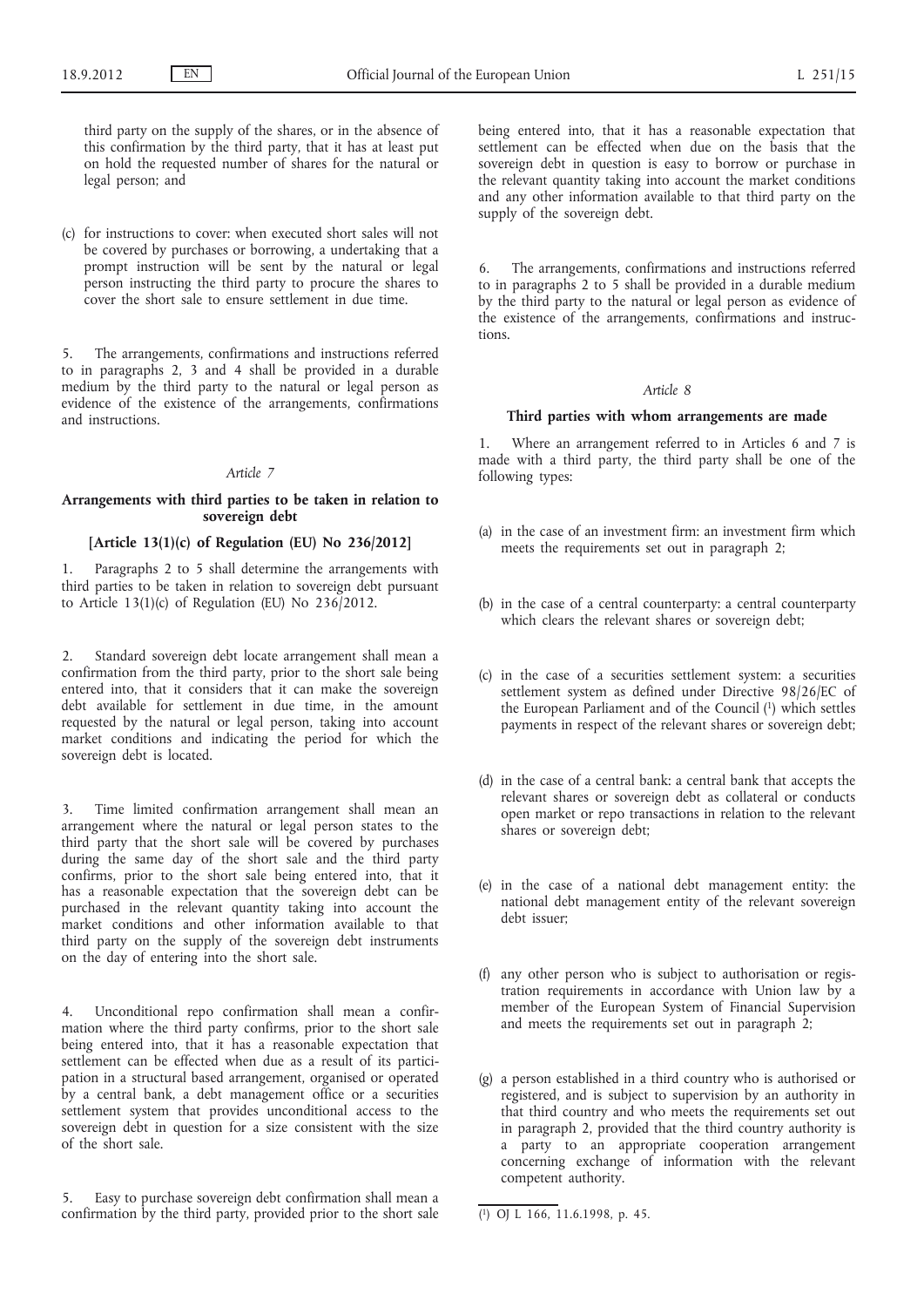For the purposes of points (a), (f) and (g) of paragraph 1, the third party shall meet the following requirements:

- (a) participate in the management of borrowing or purchasing of relevant shares or sovereign debt;
- (b) provide evidence of such participation;
- (c) be able, on request, to provide evidence of its ability to deliver or process the delivery of shares or sovereign debt on the dates it commits to do so to its counterparties including statistical evidence.

#### CHAPTER V

#### **DETERMINATION OF THE PRINCIPAL TRADING VENUE FOR THE EXEMPTION**

### **[ARTICLE 16 OF REGULATION (EU) No 236/2012]**

## *Article 9*

## **Date and period for principal trading venue calculations**

1. Relevant competent authorities shall make any calculations determining the principal trading venue for a share by at least 35 calendar days before the date of application of Regulation (EU) No 236/2012 in respect of the period between 1 January 2010 and 31 December 2011.

2. Subsequent calculations shall be made before 22 February 2014 in respect of the period between 1 January 2012 and 31 December 2013, and every two years thereafter in respect of the subsequent two year period.

3. Where the share concerned was not admitted to trading during the whole two-year period on the trading venue in the Union and the third country trading venue, the period for calculation shall be the period during which the share was admitted to trading on both venues concurrently.

### *Article 10*

### **Date of notification to ESMA**

Relevant competent authorities shall notify ESMA of those shares for which the principal trading venue is outside the Union at least 35 calendar days before the date of application of the Regulation (EU) No 236/2012 and thereafter on the day before the first trading day in March every second year commencing from March 2014.

#### *Article 11*

#### **Effectiveness of the list of exempted shares**

The list of shares for which the principal trading venue is located outside the Union shall be effective as of 1 April following its publication by ESMA, except that the first list published by ESMA shall be effective from the date of entry into application of Regulation (EU) No 236/2012.

### *Article 12*

#### **Specific cases of review of exempted shares**

1. A relevant competent authority which determines whether the principal trading venue for a share is located outside the Union following one of the circumstances set out in paragraph 2 shall ensure that:

- (a) any calculations determining the principal trading venue are made as soon as possible after the relevant circumstances arise and in respect of the two year period preceding the date of calculation;
- (b) it notifies ESMA of its determination as soon as possible and, where relevant, before the date of admission to trading on a trading venue in the Union.

Any revised list shall be effective from the day following that of its publication by ESMA.

- 2. The provisions of paragraph 1 apply when:
- (a) the shares of a company are removed from trading on a permanent basis on the principal venue located outside the Union;
- (b) the shares of a company are removed from trading on a permanent basis on a trading venue in the Union;
- (c) the shares of a company that was previously admitted to trading in a trading venue outside the Union are admitted to trading on a trading venue in the Union.

### CHAPTER VI

#### **FINAL PROVISIONS**

## *Article 13*

### **Entry into force**

This Regulation shall enter into force on the day following that of its publication in the *Official Journal of the European Union*.

It shall apply from 1 November 2012, except for Articles 9, 10 and 11 which shall apply from the date referred to in the first paragraph.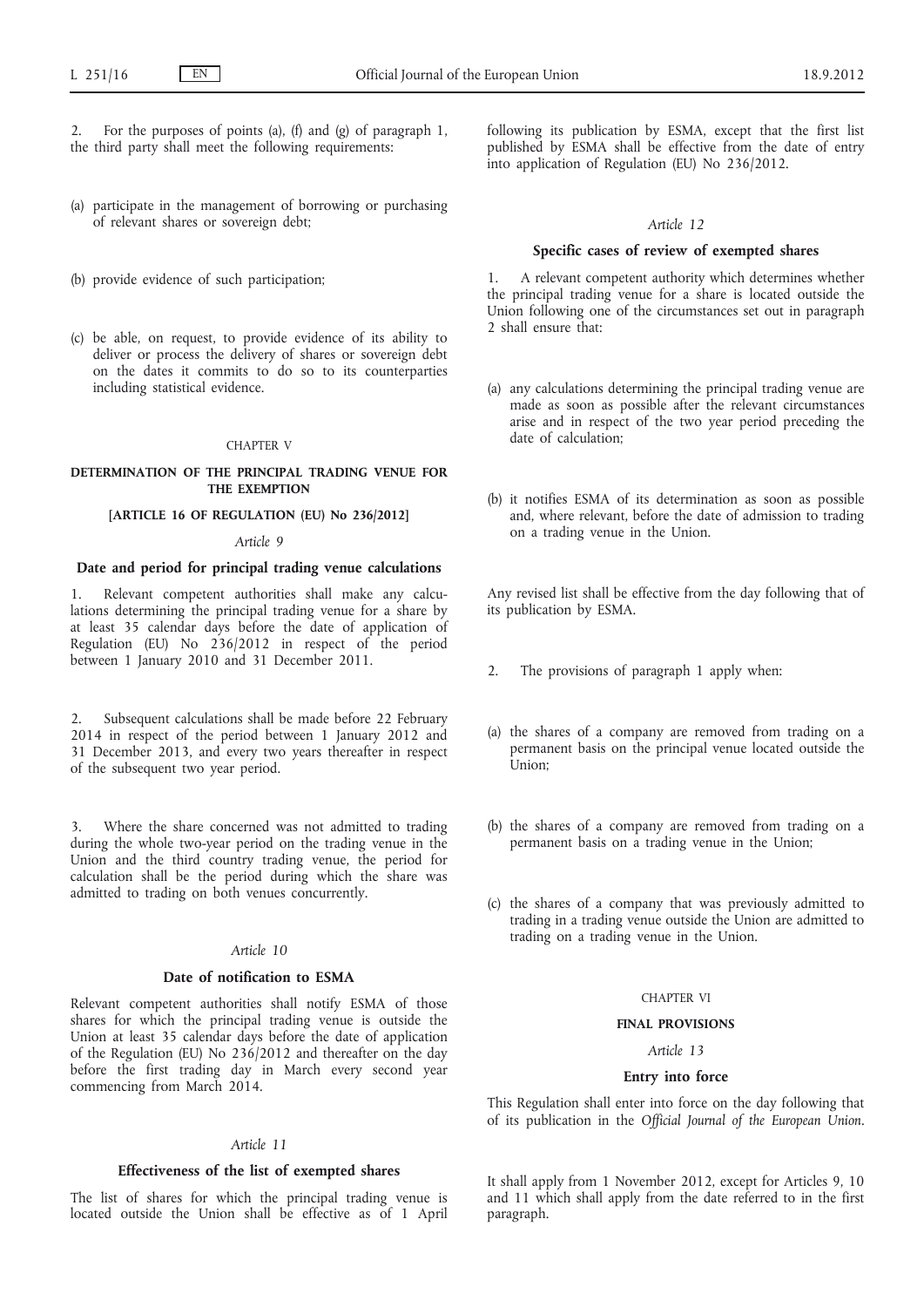This Regulation shall be binding in its entirety and directly applicable in all Member States.

Done at Brussels, 29 June 2012.

*For the Commission The President* José Manuel BARROSO

*ANNEX I*

## **Public disclosure of significant net short positions (Article 2)**

| Position holder | Name of the issuer | <b>ISIN</b> | Net short position<br>$(\%)$ | Date position was created,<br>changed or ceased to be held<br>(yyyy-mm-dd) |
|-----------------|--------------------|-------------|------------------------------|----------------------------------------------------------------------------|
|                 |                    |             |                              |                                                                            |
|                 |                    |             |                              |                                                                            |
|                 |                    |             |                              |                                                                            |
|                 |                    |             |                              |                                                                            |
|                 |                    |             |                              |                                                                            |